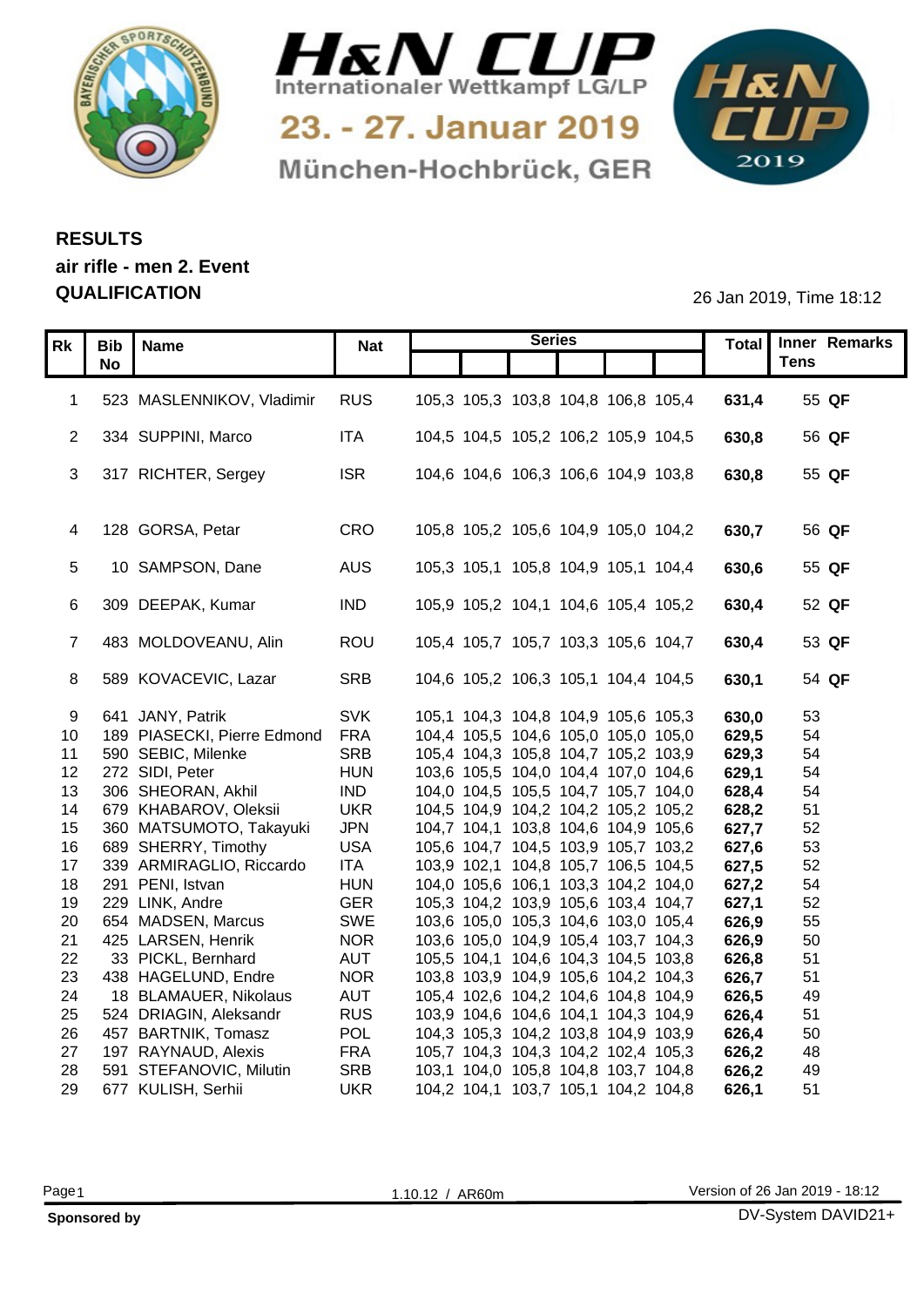



München-Hochbrück, GER

1&N 

## **RESULTS air rifle - men 2. Event QUALIFICATION** 26 Jan 2019, Time 18:12

|          |                                |                          |                                                                            | <b>Series</b> |  |                | Total Inner Remarks |  |
|----------|--------------------------------|--------------------------|----------------------------------------------------------------------------|---------------|--|----------------|---------------------|--|
|          | Rk   Bib   Name                | <b>Nat</b>               |                                                                            |               |  |                | <b>Tens</b>         |  |
|          | <b>No</b>                      |                          |                                                                            |               |  |                |                     |  |
| 30       | 420 HELLENBRAND, Peter         | <b>NED</b>               | 103,9 104,2 105,4 103,5 104,8 103,7                                        |               |  | 625,5          | 49                  |  |
| 31       | 17 HÖLLWARTH, Michael          | <b>AUT</b>               | 103,8 104,4 106,3 105,3 102,6 102,9                                        |               |  | 625,3          | 50                  |  |
| 32       | 178 LEPPÄ, Aleksi              | <b>FIN</b>               | 105,1 103,4 105,3 102,6 103,9 104,9                                        |               |  | 625,2          | 52                  |  |
| 33       | 103 KACHEUSKI, Aliaksandr      | <b>BLR</b>               | 103,7 106,1 103,8 103,7 104,3 103,5                                        |               |  | 625,7          | 50                  |  |
| 34       | 525 FETISOV, Vladislav         | <b>RUS</b>               | 105,3 103,1 103,5 105,1 103,6 104,4                                        |               |  | 625,0          | 47                  |  |
| 35       | 361 OKADA, Naoya               | <b>JPN</b>               | 104,8 105,2 104,6 102,5 103,6 104,3                                        |               |  | 625,0          | 49                  |  |
| 36       | 198 BAUDOUIN, Brian            | <b>FRA</b>               | 102,8 105,0 104,0 105,2 103,8 104,2                                        |               |  | 625,0          | 52                  |  |
| 37       | 340 BACCI, Lorenzo             | <b>ITA</b>               | 103,4 104,9 103,7 104,5 103,1 105,3                                        |               |  | 624,9          | 50                  |  |
| 38       | 32 SCHMIRL, Alexander          | <b>AUT</b>               | 104,3 103,9 103,7 103,9 103,7 105,3                                        |               |  | 624,8          | 52                  |  |
|          | 127 MIKULJAN, Andrija          | CRO                      | 104,4 103,8 104,3 104,8 104,4 103,0                                        |               |  | 624,7          | 49                  |  |
| 39<br>40 | 199 GERMOND, Etienne           | <b>FRA</b>               | 102,6 105,2 103,2 104,8 105,0 103,8                                        |               |  | 624.6          | 51                  |  |
|          | 359 SHIMADA, Atsushi           | <b>JPN</b>               |                                                                            |               |  |                | 51                  |  |
| 41<br>42 | 102 BUBNOVICH, Vitali          | <b>BLR</b>               | 104,0 105,1 102,9 104,0 105,0 103,6<br>104,6 103,0 104,8 103,3 105,5 103,4 |               |  | 624,6<br>624,6 | 47                  |  |
| 43       | 129 PETANJEK, Borna            | <b>CRO</b>               | 104,2 104,2 103,1 104,4 103,6 105,0                                        |               |  | 624,5          |                     |  |
| 44       | 692 ROE, Ivan                  | <b>USA</b>               | 104,1 103,9 102,3 105,6 104,6 104,0                                        |               |  | 624,5          | 51<br>50            |  |
|          | 394 GIRULIS, Karolis           | LTU                      | 104,8 104,1 104,7 103,9 104,3 102,6                                        |               |  |                | 52                  |  |
| 45<br>46 | 57 DALLINGER, Maximilian       | BAY                      | 104,1 103,7 105,5 105,6 102,5 102,9                                        |               |  | 624.4<br>624,3 | 50                  |  |
|          | 518 KAMENSKII, Sergei          | <b>RUS</b>               | 103,8 103,2 103,8 104,7 103,4 105,2                                        |               |  |                | 54                  |  |
| 47       | 675 TSARKOV, Oleh              |                          | 104,4 104,7 104,3 103,6 102,5 104,6                                        |               |  | 624.7          | 48                  |  |
| 48       | 150 HRCKULAK, David            | <b>UKR</b><br><b>CZE</b> |                                                                            |               |  | 624,7          | 50                  |  |
| 49       | 588 PESIC, Dejan               | <b>SRB</b>               | 103,8 104,3 104,0 104,5 103,7 103,8                                        |               |  | 624,7          | 47                  |  |
| 50       |                                | <b>GBR</b>               | 103,1 104,4 103,5 103,7 103,8 105,4                                        |               |  | 623,9          |                     |  |
| 51       | 209 PIROUET, Cameron           |                          | 104,4 104,7 103,7 104,8 102,6 103,7                                        |               |  | 623,9          | 49                  |  |
| 52       | 270 VAS, Peter                 | <b>HUN</b>               | 104,0 104,9 102,5 104,6 103,8 104,0                                        |               |  | 623,8          | 46                  |  |
| 53       | 91 CHARNOU, Uladzimir          | <b>BLR</b>               | 102,5 104,8 104,8 104,7 104,0 102,9                                        |               |  | 623,7          | 49                  |  |
|          | 54 231 JUSTUS, Julian          | <b>GER</b>               | 104,7 103,4 102,4 104,1 105,1 103,7                                        |               |  | 623,4          | 48                  |  |
|          | 55 207 BALE, Dean              | <b>GBR</b>               | 105,0 103,3 103,6 103,3 103,2 104,8                                        |               |  | 623,2          | 49                  |  |
| 56       | 177 KURKI, Juho                | <b>FIN</b>               | 103,4 103,1 103,8 103,8 104,7 104,4                                        |               |  | 623,2          | 47                  |  |
| 57       | 688 CHRISTENSON, Dempster USA  |                          | 104,2 103,5 105,3 102,7 103,2 104,3                                        |               |  | 623,2          | 45                  |  |
| 58       | 151 CIPRO, Adam                | CZE                      | 104,2 101,9 104,5 103,5 103,6 105,3                                        |               |  | 623,0          | 48                  |  |
|          | 59 444 WOJTASIAK, Maciej       | <b>POL</b>               | 105,1 104,8 104,0 103,6 101,8 103,6                                        |               |  | 622,9          | 45                  |  |
| 60       | 307 BORSE, Prateer Chaggan IND |                          | 103,6 104,5 104,3 103,3 103,8 103,4                                        |               |  | 622,9          | 50                  |  |
| 61       | 533 IRWAN BIN ABDUL, Moh SGP   |                          | 102,3 103,0 103,1 106,1 104,7 103,1                                        |               |  | 622,3          | 40                  |  |
| 62       | 699 HANSEN, Are                | <b>NOR</b>               | 103,6 105,3 102,5 103,6 103,3 103,9                                        |               |  | 622,2          | 49                  |  |
| 63       | 424 FLATLA, Oxvind             | <b>NOR</b>               | 104,2 104,0 104,8 103,8 101,0 104,3                                        |               |  | 622,7          | 45                  |  |
| 64       | 90 SHARUPA, Aliaksei           | <b>BLR</b>               | 104,7 103,5 102,8 104,3 103,1 103,7                                        |               |  | 622,7          | 43                  |  |
| 65       | 338 CAPANO, Giuseppe Pio       | <b>ITA</b>               | 105,5 102,4 103,8 102,2 103,9 104,0                                        |               |  | 8,621          | 48                  |  |
| 66       | 11 ROSSITER, Jack              | <b>AUS</b>               | 102,6 103,7 102,8 104,7 104,1 103,3                                        |               |  | 621,2          | 42                  |  |
|          | 67 230 ZISSEL, Robin           | <b>GER</b>               | 103,1 103,6 105,3 103,6 102,0 103,5                                        |               |  | 621,1          | 47                  |  |